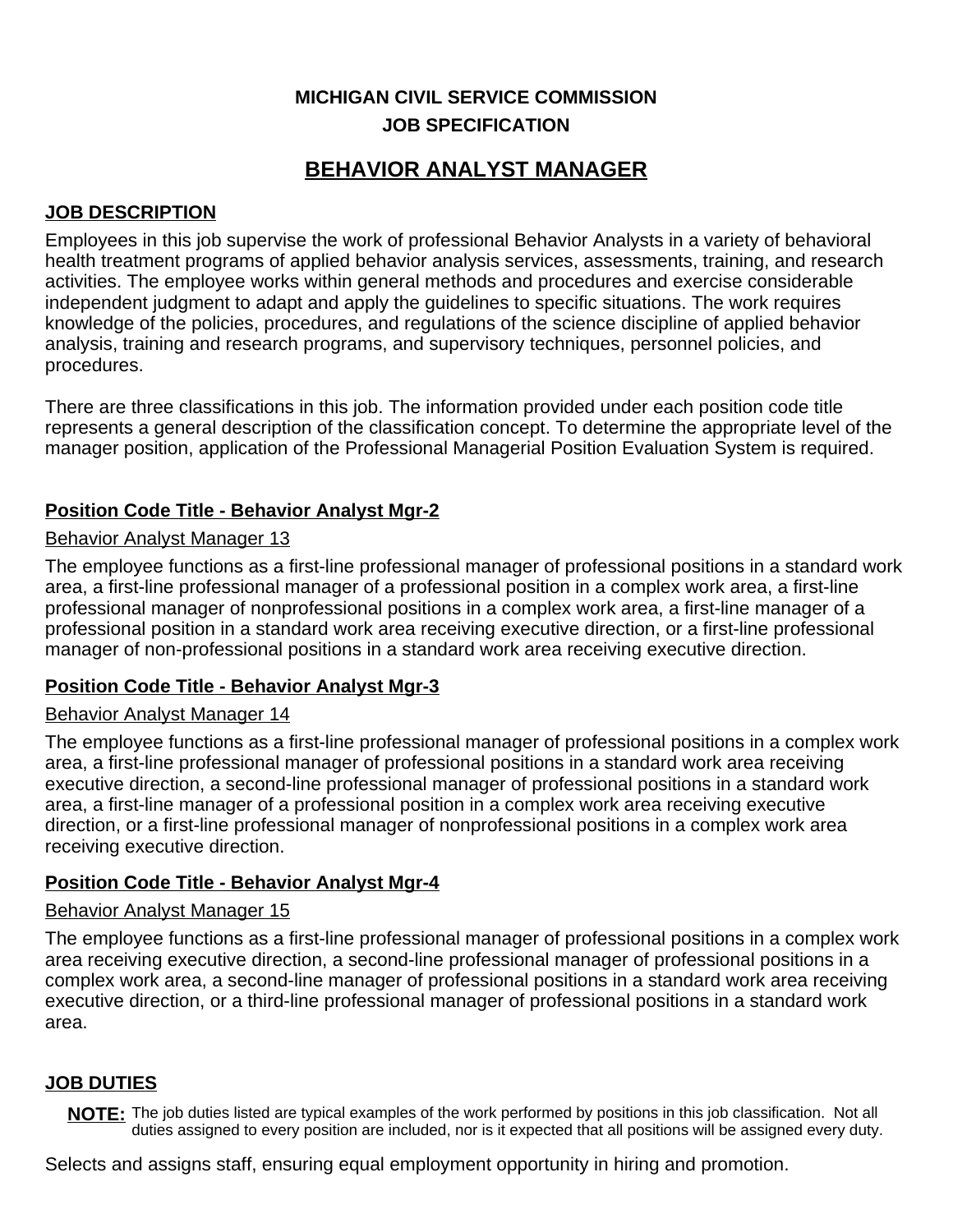Coordinates activities by scheduling work assignments, setting priorities, and directing the work of subordinate employees.

Evaluates and verifies employee performance through the review of completed work assignments and work techniques.

Identifies staff development and training needs and ensures that training is obtained. Ensures proper labor relations and conditions of employment are maintained.

Maintains records, prepares reports, and composes correspondence relative to the work.

Administers patient services and is responsible for directing an applied behavioral treatment unit.

Directs a professional staff of behavior analysts and direct care staff in providing behavior analysis services.

Plans, organizes, directs, and controls a applied behavior treatment and evaluation program.

Monitors and evaluates program and organizational performance to assess efficiency and effectiveness.

Formulates clinical, psychological, diagnostic counseling, and treatment procedures and evaluates results.

Coordinates services with others in the facility and with medical, social, and placement programs.

Participates in making the recommendations of the combined diagnostic and treatment staff.

Conducts clinical interviews, administers behavioral assessments, and assists in development of behavioral plans.

Assigns, coordinates, and outlines the work methods of subordinate employees through supervisors.

Plans and develops the educational program; conducts seminars and training conferences; acts as liaison with approved educational institutions; integrates training in behavior analysis with allied divisions of the facility.

May occasionally perform any task assigned to subordinate staff, consistent with any licensing or certification requirements.

Performs related work as assigned.

## **JOB QUALIFICATIONS**

## **Knowledge, Skills, and Abilities**

Thorough knowledge of basic behavior-analytic skills including experimental design and measurement.

Thorough knowledge of the fundamental elements of behavior change, including behavior change considerations, systems, and procedures.

Thorough knowledge of client-centered responsibilities including assessment, measurement, intervention, implementation and management.

Thorough knowledge of the methods of collecting, compiling, organizing, and analyzing data.

Thorough knowledge of the procedures and methods of statistical analysis.

Thorough knowledge of the methods of psychological research. Thorough knowledge of federal and state laws related to behavior analysis.

Thorough knowledge of factors in the analysis of data to provide the basis for supporting findings, recommendations, and strategies.

Thorough knowledge of the methods of presenting results of behavioral analysis.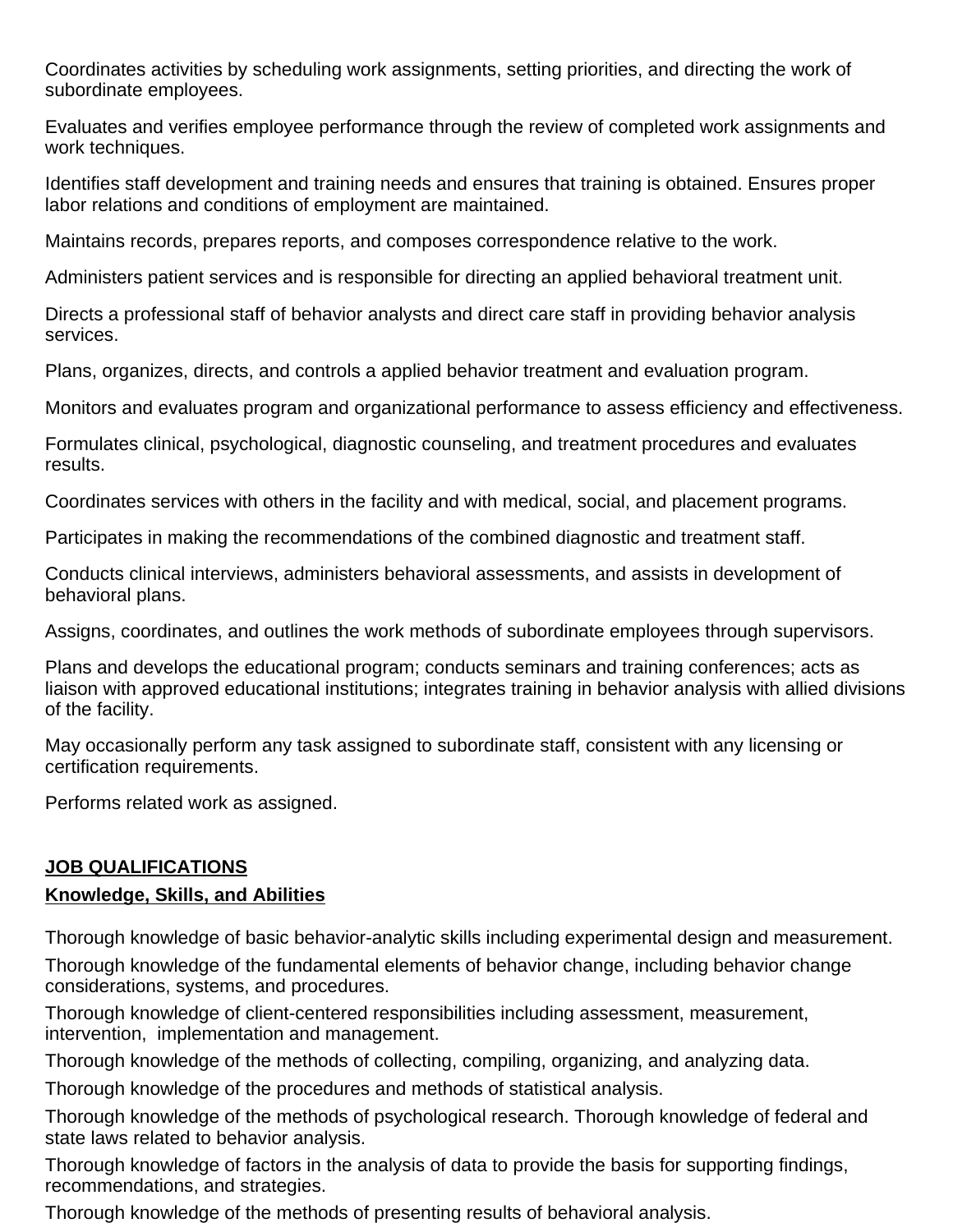Thorough knowledge of employee policies and procedures and equal employment opportunity policies and procedures.

Thorough knowledge of administrative techniques.

Strong ability to plan, organize, and direct a behavior analysis service unit or a behavior analysis program of a facility.

Strong ability to prepare charts, maps and other graphs to display the analysis of data.

Strong ability to organize and write planning reports.

Strong ability to interpret and apply the principles, practices, and techniques of behavioral analysis.

Strong ability to train others to implement components of treatment plans.

Strong ability to interpret pertinent laws and regulations.

Strong ability to communicate effectively with others.

Strong ability to maintain records, and prepare reports and correspondence related to the work.

Ability to maintain favorable public relations.

Ability to instruct, direct, and evaluate employees.

Ability to train students, behavior analysis interns, and professional personnel.

Ability to apply treatment methods.

Ability to identify and solve administrative problems. Ability to initiate and direct research.

Ability to deal tactfully with others.

Ability to maintain records, prepare reports, and compose correspondence.

## **Working Conditions**

Employees may be on-call evenings, weekends, and holidays.

Some jobs require an employee to work in an environment that includes individuals with significant behavior challenges that may put the individual and/or others at risk.

Some jobs require an employee to work in a hostile environment.

Some jobs require travel.

Some jobs require an employee to work in adversarial situations.

Some jobs require an employee to be exposed to disease and illness.

Some jobs require direct contact with prisoners and/or patients.

## **Physical Requirements**

None

## **Education**

Possession of a master's degree in applied behavior analysis, psychology, or education.

## **Experience**

## Behavior Analyst Manager 13

Four years of professional experience equivalent to a Behavior Analyst, including two years equivalent to a Behavior Analyst P11 or one year equivalent to a Behavior Analyst 12.